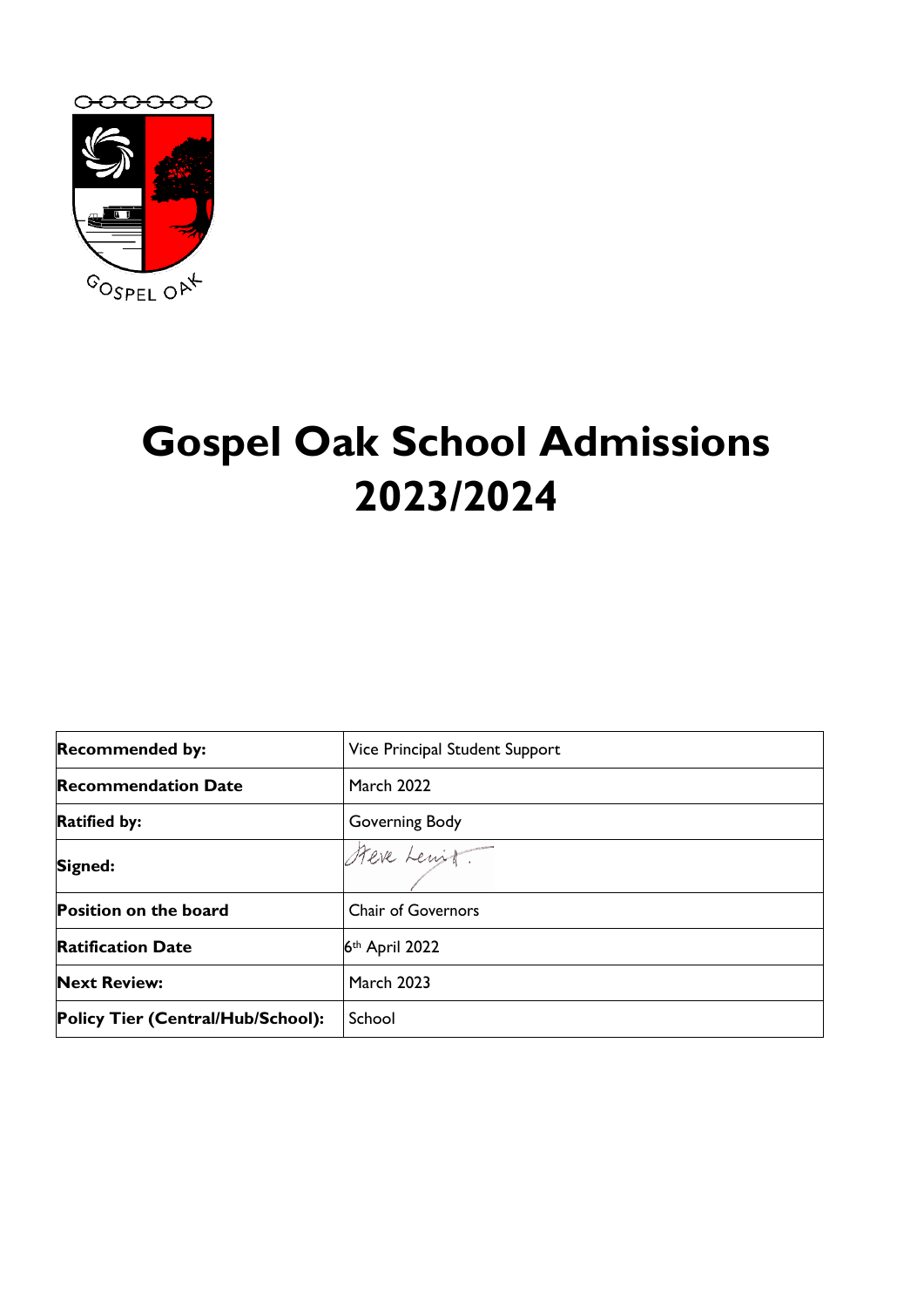## **Gospel Oak School Admissions 2023/2024 Admission Number - 240**

The Gospel Oak School admission priorities are detailed below:

- 1. A 'looked after child' or a child who was previously looked after but immediately after being looked after became subject to an adoption, child arrangements, or special guardianship order including those children who appear to have been in state care outside of England and ceased to be in state care as a result of being adopted. A looked after child is a child who is (a) in the care of a local authority, or (b) being provided with accommodation by a local authority in the exercise of their social services functions as defined by section 22 (1) of the Children Act 1989 at the time of making the application for a school place
- 2. Students whose siblings currently attend the school and will continue to do so at the date of admission. Please note that this does not apply if the sibling is in Post-16 provision at the school

 *The sibling definition is the same of that of the Local Sandwell Authority; blood brothers/sisters with the same address, halfbrothers/sisters with the same address, stepbrothers/sisters with the same address and children whose parents aren't married but who live at the same address.* 

3. Students on the basis of proximity to the School using straight line measurement from the main entrance of the School to the child's home.

 *In the case of flats or multiple occupancy, measurement will be taken from the main entrance of the building.* 

The Gospel Oak School is an independent, state funded school which has an agreed admission limit of 240 per year for admission into year 7 and 100 places per year for admission into Post 16. Where the School receives more applications for year 7 than it has places available, the criteria listed above will apply.

### **Application Process**

The Gospel Oak School will comply with national co-ordinated admissions scheme for Sandwell which requires all parents to complete a preference form provided by the LA. In completing this form, the Gospel Oak School must be listed as one of the preferences on the LA form. Inaccurate or false information will invalidate applications to the Gospel Oak School. On receipt of the application details, the Gospel Oak School will liaise with the Local Authority over preferences and rankings and agree places to be offered. The Gospel Oak School will follow the Sandwell agreed definitions of address, siblings, twins and multiple birth applications.

Closing date for applications is **31st October 2022.** For more information, please visit the Sandwell Admissions page on: [www.sandwell.gov.uk/schooladmissions](http://www.sandwell.gov.uk/schooladmissions)

### **Appeals and Waiting Lists**

Those who are offered a place at the Gospel Oak School will be informed on **1st March 2023** by the Local Authority. Parents who are not offered a place through this process have a right to appeal against the decision. Sandwell School Admissions will be appointed in accordance with the Code of Practice for School Admission Appeals. If the Gospel Oak School is oversubscribed, parents will automatically be placed on a waiting list, in coalition with the Sandwell and, should vacancies arise within this time, will be offered a place in accordance with the published admissions criteria.

### **In Year Applications for Admission**

The parent[s]/carer[s] of children seeking admission to the school should apply for a place by completing an in year admission form, available from [www.sandwell.gov.uk/schooladmissions](http://www.sandwell.gov.uk/schooladmissions) Once completed, the form should be sent straight to the local authority and not the school. All in year admissions are managed by Sandwell Local Authority. Applications for places at Gospel Oak School should be made to the Sandwell Local Authority. The school doesn't keep its own midyear waiting list.

If several requests for places in the same year are received at the same time, places will be offered according to the Academy's admission criteria.